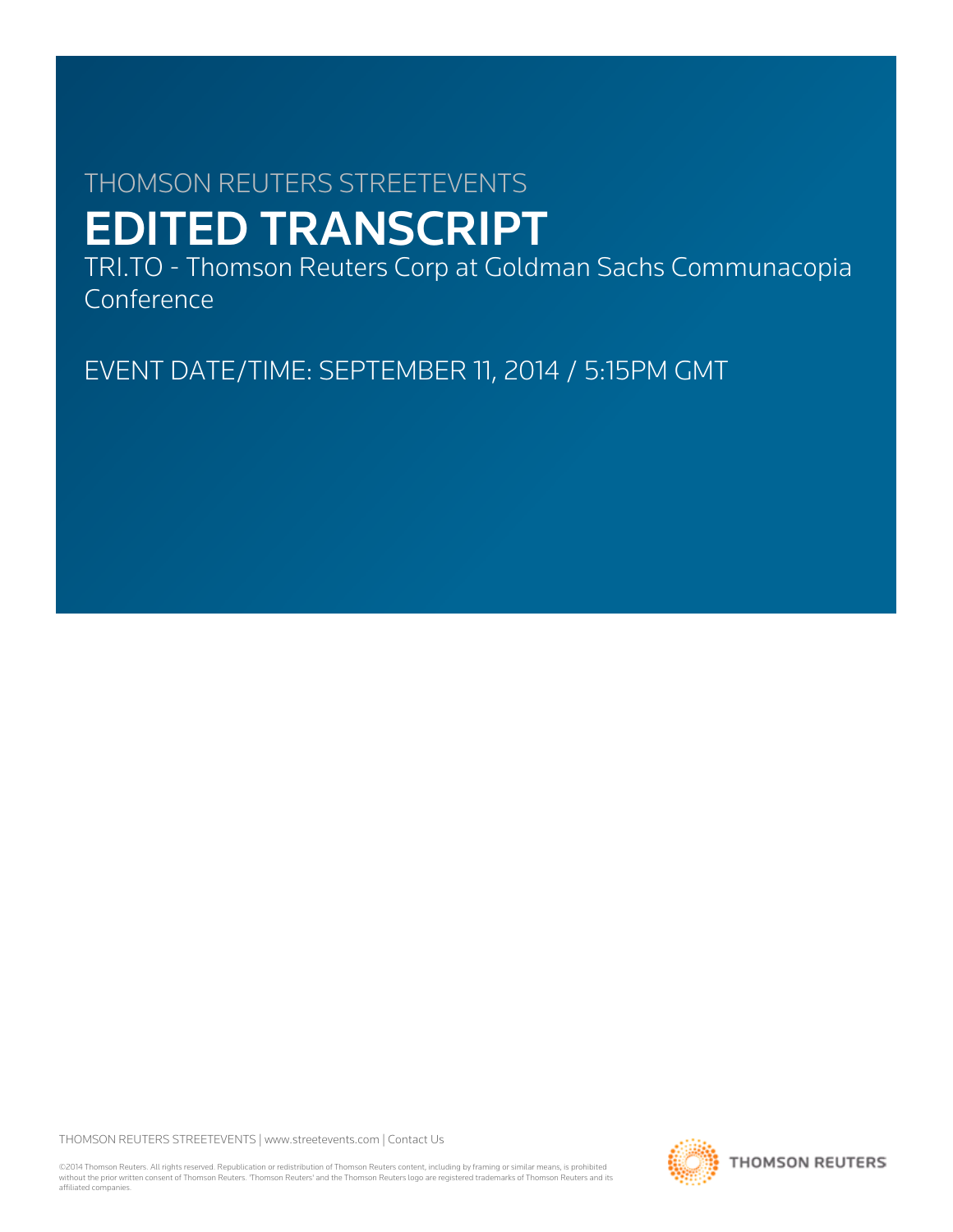## **CORPORATE PARTICIPANTS**

**[Jim Smith](#page-1-0)** Thomson Reuters Corporation - President, CEO

# **CONFERENCE CALL PARTICIPANTS**

**[Andre Benjamin](#page-1-1)** Goldman Sachs - Analyst

# <span id="page-1-1"></span>**PRESENTATION**

#### **Andre Benjamin** - Goldman Sachs - Analyst

For those of you that I don't know, I am Andre Benjamin, the information services analyst here at Goldman Sachs. Pleased to have with us today Jim Smith, CEO of Thomson Reuters. Jim has been CEO of Thomson since January 2012; previously held a number of other roles at the Company beginning as a journalist in Thomson newspapers. I will try to cut to the chase here, since we started a bit late, and leave a little bit of time for you guys to ask some questions at the end.

<span id="page-1-0"></span>So, first and foremost, Thomson is a collection of pretty diverse companies, some would argue unrelated: Financial & Risk, Legal, Tax, and Sciences. For those a little bit less familiar, why do you think it makes sense for all those businesses to be combined?

#### **Jim Smith** - Thomson Reuters Corporation - President, CEO

Yes, I certainly get that question a good bit, and I ask that question a good bit. But the truth is, the more time I spend with our companies, the more I frankly think they are alike.

Certainly the end-markets that we address are different, and they are the professional verticals that we serve. But when you think about really what we do, what all of our companies do have a lot in common.

It is about managing complex and changing mission-critical news, regulatory information, market data. It is about managing that; it is about putting taxonomies on that information; it is about applying search technology and returning it in useful ways to professionals. So in fact I am seeing increasing similarities between what our businesses do and increasing points of leverage where we can share learnings across various data sets and various professional experiences.

At the end of the day, it is the vertical expertise that we have inside the Firm that allows us to tackle those problems from the viewpoint of the end-user professional. But the way we go about it is increasingly common.

#### **Andre Benjamin** - Goldman Sachs - Analyst

Got it. Last year, I asked you a similar question, so I will see if your thinking has evolved at all. You are clearly in the middle of turning around the F&R division, have shown some early signs of progress.

Do you think that by the time you do fully turn that around, assuming that you are successful there, there is some rationale to potentially making the Company look a little leaner and potentially separate the financial and nonfinancial businesses, like some of your peers like McGraw-Hill did?

#### **Jim Smith** - Thomson Reuters Corporation - President, CEO

I will give you the same nonanswer that I gave you last year. (laughter)Which is -- look, I mean you never say never. You don't know what the future looks like and it is -- I have certainly been around long enough to know that anything is possible in the future.

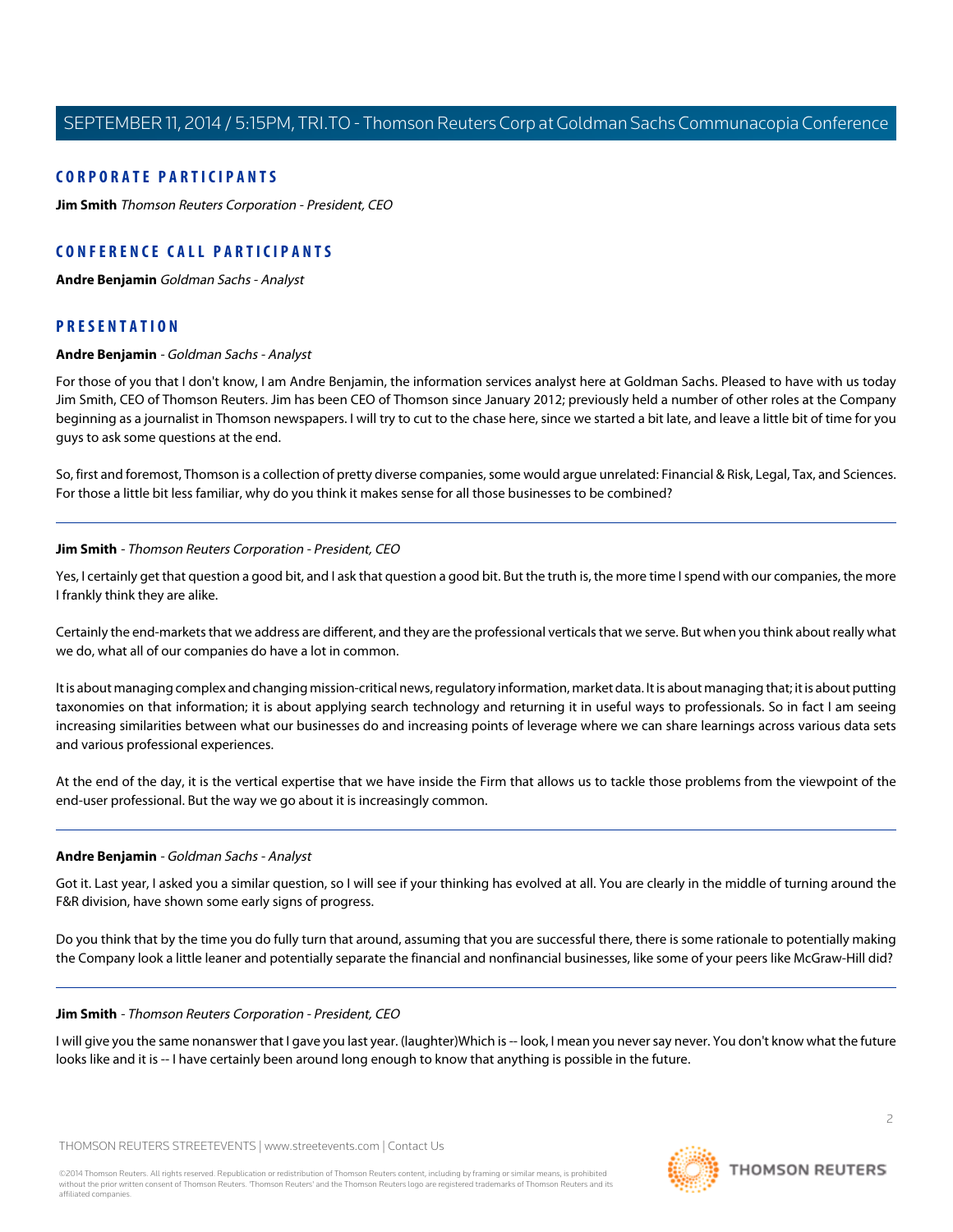That is not on the radar screen right now for us. Not at all.

As you would suspect, when I came in 2 years ago as CEO, going on 3 years ago now as CEO, we looked at every option and every opportunity out there, and of course we considered all those things. And I just came to the conclusion that, if you looked around the space, and you looked at possible combinations, and you looked what other of our competitors in certain niches were doing, most of them were trying to broaden their footprint into different kind of information sectors; and we already had strong positions in pretty attractive places.

It was very clear to me that job number one for me was to see if we couldn't find a way of knitting the organization together, certainly on an underlying basis, so that we could have more access to more of our content and broader, deeper customer relationships, and that we ought to be looking for intersections between various business units and ways to use the things -- the products, the tools, the analytics -- that we developed to go after new markets or adjacent markets.

And I don't mean far adjacent markets. Good news is we think there are pretty good legs within those markets, and there is a lot of use for taking commercial data, legal data and information, regulatory information and packaging it up in effective ways.

I'll give you a very good example. You know how we are beginning to build out features and functionality that we built for the Know Your Customer space in the banking sector, with everybody concerned about the anti-money laundering rules. We are beginning to add around there information and tools that expand that out into the total global supply chain monitoring space.

When we started our Governance, Risk & Compliance business, it was focused solely on the banking space. Today our Risk business, 50% of the customers are in the corporate space. So I think there is opportunity for us to repurpose a lot of the underlying -- not only content, but tools that we have built.

#### **Andre Benjamin** - Goldman Sachs - Analyst

Got it. One strategic initiative that you've been talking about for some time is simplifying the business.

#### **Jim Smith** - Thomson Reuters Corporation - President, CEO

Yes.

## **Andre Benjamin** - Goldman Sachs - Analyst

Closing platforms, rationalizing headcount, shrinking your geographic footprint. The last two quarters, as a result of that and a few other things, have been a little cleaner than they have been in the last couple years.

Can you provide an update on what you have done so far in terms of that rationalization plan, what the benefits you have seen have been, and when you expect that to be complete?

#### **Jim Smith** - Thomson Reuters Corporation - President, CEO

Sure. I think that the good news is -- and I was asked recently, if this were a baseball game what inning are we in? And my answer was: I think this is a longer story than a baseball game.

Right? It is not a nine-inning story. It is an evolving journey or certainly -- and a drama sometimes.

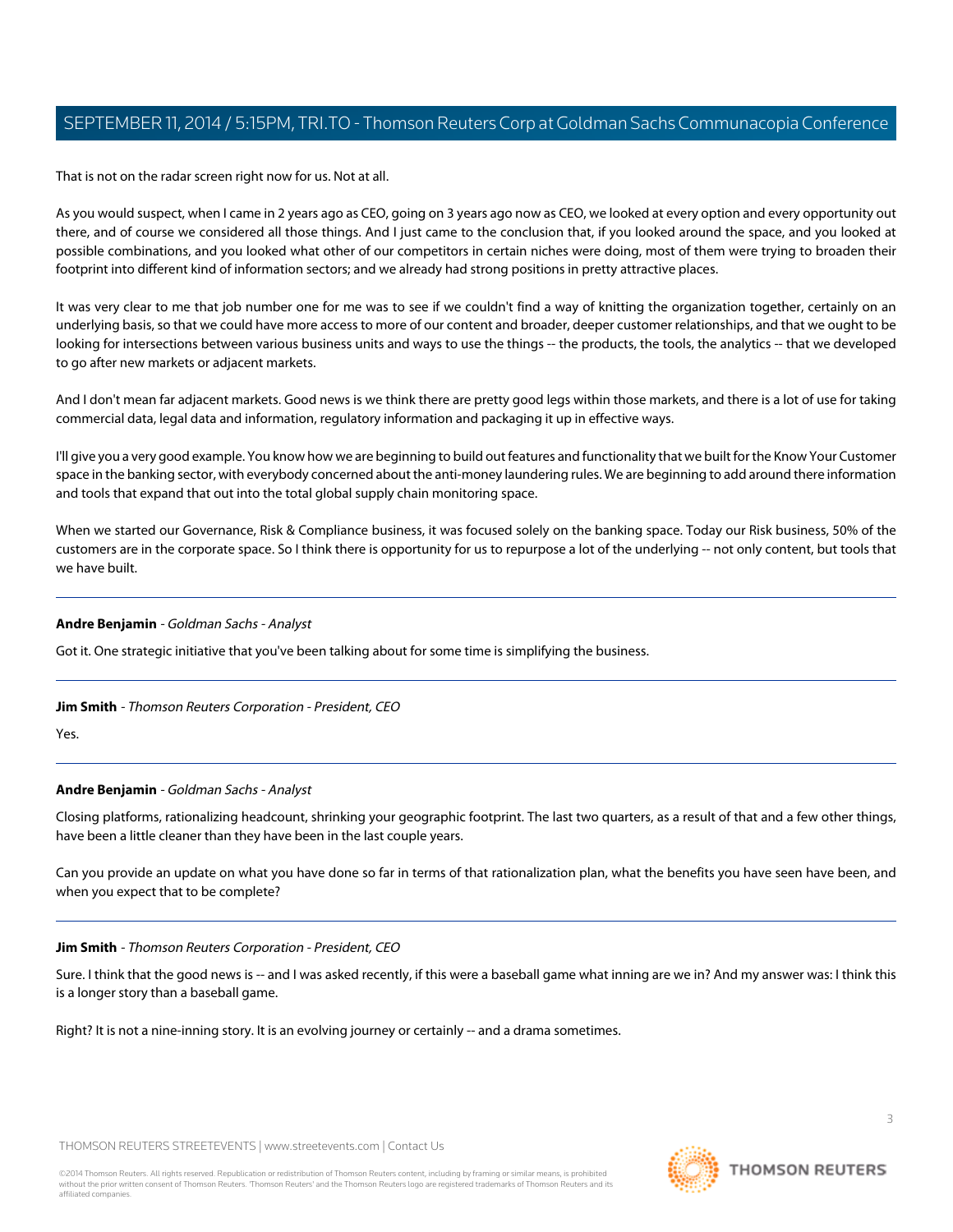But where we are is I think we're at a place where we have turned the ship. Many people in the room know that we were in a tough place 3 years ago. Losing market share for 5 consecutive years in a market that suddenly starts to decline is not the most comfortable place to be.

We have stemmed that tide, and we have begun executing the plan, or actually begun realizing some of the benefits of executing the plan that we knew we had to lay out. So we have moved to combine things like data centers, combine things like certain areas of financial operations, those kinds of things that we can share.

We have moved on to outsourcing some non-key activities, and we have announced to employees just a couple weeks ago that there will be a next phase of the tech outsourcing on non-mission-critical stuff, primarily tech operations and certain areas of data center management and things like that.

We have moved aggressively to build out the new platforms that will prove scalable for us in the future and that will support our future growth, and begun to shut off some of the legacy platforms that we have been supporting over the years. We closed three significant legacy financial platforms last year in a -- they are all acronystic names, but one of them you have probably heard of was the Bridge Network, which probably should have been shut down years and years ago. We got it out of production.

This year we have more platforms that have been identified and are on the migration path to be reduced. We have two pretty important real-time networks; those are very expensive -- global real-time market data networks, very expensive to operate. Two more of those will close, one in the fourth quarter of this year and one in the first half of next year.

And the benefits of that are many. The easy ones to see are that you get the costs out from having to maintain duplicate platforms.

And, frankly, it is not just that there are multiple platforms. It is that the older legacy systems require a heck of a lot more care and feeding than the modern platforms.

It is funny that in -- it really struck me. We were on this path when Hurricane Sandy hit us. We had people doing heroic things -- sleeping on the floor of a data center in Liberty Plaza, living on potato chips for 3 days, having -- tracking diesel trucks at the Jersey Turnpike to keep the generators running and all that kind of stuff.

But the truth of the matter is, none of those heroic efforts actually should have been required because at the same -- when Sandy hit, the modern platforms that we were operating on seamlessly switched over. Bang. Running on a new, modern backup data center in St. Louis and didn't miss a hitch.

Luckily, we didn't miss a hitch with the other legacy platforms. But boy, it was a hell of a lot more difficult to make that happen, because we weren't operating on modern infrastructures.

So not only do you get the cost take-out, you get the reliability, the ease of operation. And, for our product teams you get greater speed to market by operating on a new, modern platform.

#### **Andre Benjamin** - Goldman Sachs - Analyst

Specifically on F&R, FactSet said on its earnings call a couple quarters ago that it was not seeing a big difference within its competitive environment. You have already indicated that you are already seeing an improvement in your selling environment; you have seen your tide turn as well.

Can you help investors that know that there have only been so many competitors in the marketplace reconcile those two statements?

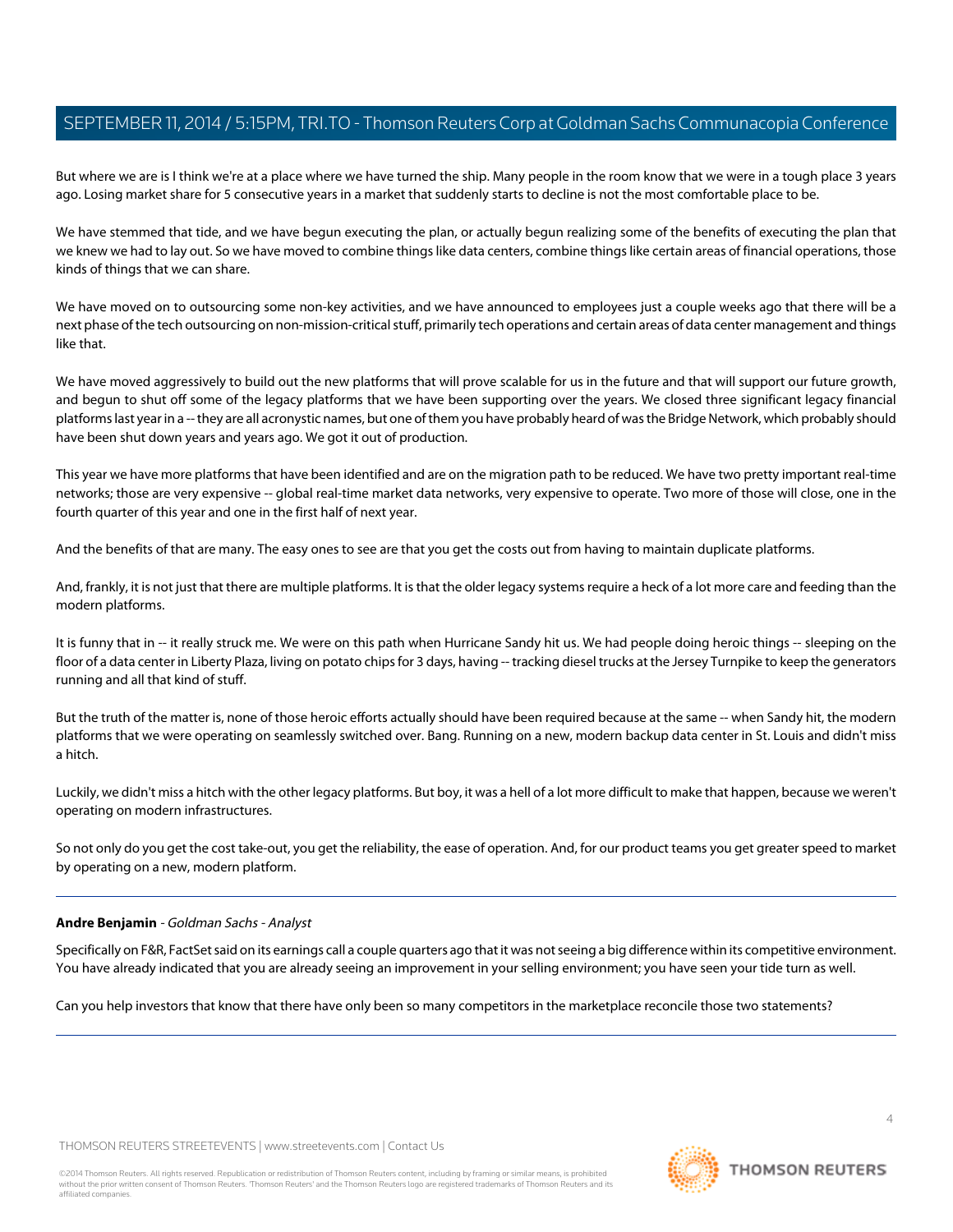#### **Jim Smith** - Thomson Reuters Corporation - President, CEO

Yes. Look, I think so. A couple of phenomena that we see, specifically when you think about FactSet.

It is a big market, right? And it is a big investment management space.

I think FactSet is a very successful company, and they have done a very good job. And we compete with FactSet probably around what they would consider the periphery of their market, right?

Because particularly in the North American portfolio manager market, they have portfolio analytics and tools. If you are deeply embedded into that, need to be deeply embedded into the middle and back office at your shop, we are not the competitive option.

But in other places around the investment management space, for certain analysts and economists and others that don't need those kind of advanced portfolio management tools, we are a perfectly valid choice. And in those cases we are winning our fair share of competitive bake-offs.

That said, it's a plenty big market; and I would suspect that another trend that I am noting is probably playing out, in that what I see amongst our customers is the desire to have fewer, broader, and more strategic relationships there. So I think that it is a situation in the market where there is room for several competitors, but those at the top of the market-share race probably stand in a better position to be consolidators in many instances than niche competitors.

So I think it's -- the market is plenty big for a couple of folks to do well.

#### **Andre Benjamin** - Goldman Sachs - Analyst

How would you characterize the environment for selling data and analytics to global financial services companies these days? Are customers indicating that they are looking to buy more?

I.e., can the overall market grow? Is this really a market share issue for you guys?

## **Jim Smith** - Thomson Reuters Corporation - President, CEO

I think it is a market-share issue. I am not finding anybody in the financial services space who is looking to spend more.

In fact, it is just the opposite. The cost pressures in the financial services area are still intense.

But to the extent, and referencing my earlier statement, to the extent that you can help be part of the solution of getting costs out, there is certainly a willingness to entertain broad discussions that might not have been entertained before. I feel very fortunate with the breadth of products and services that we sell into particularly our largest customers, that generally gets us a seat at the table about a broad relationship, and we are able to talk about a number of products and services.

And in every instance we try to, and in some instances we are successful, in turning it from just a cost-reduction discussion about how they can spend less with us, but rather to how we can work with them to help take their overall costs down by a consolidating position with us. So touch wood, but we have a lot of meaningful and productive conversations going on today that we didn't have going on 2 years ago today, and I think that is a direct result of the environment.

It doesn't mean the environment's suddenly turned, that the environment has gotten easier. I will say, though, it does feel to me as if the environment has begun to stabilize a bit, particularly in North America, and even in Europe.

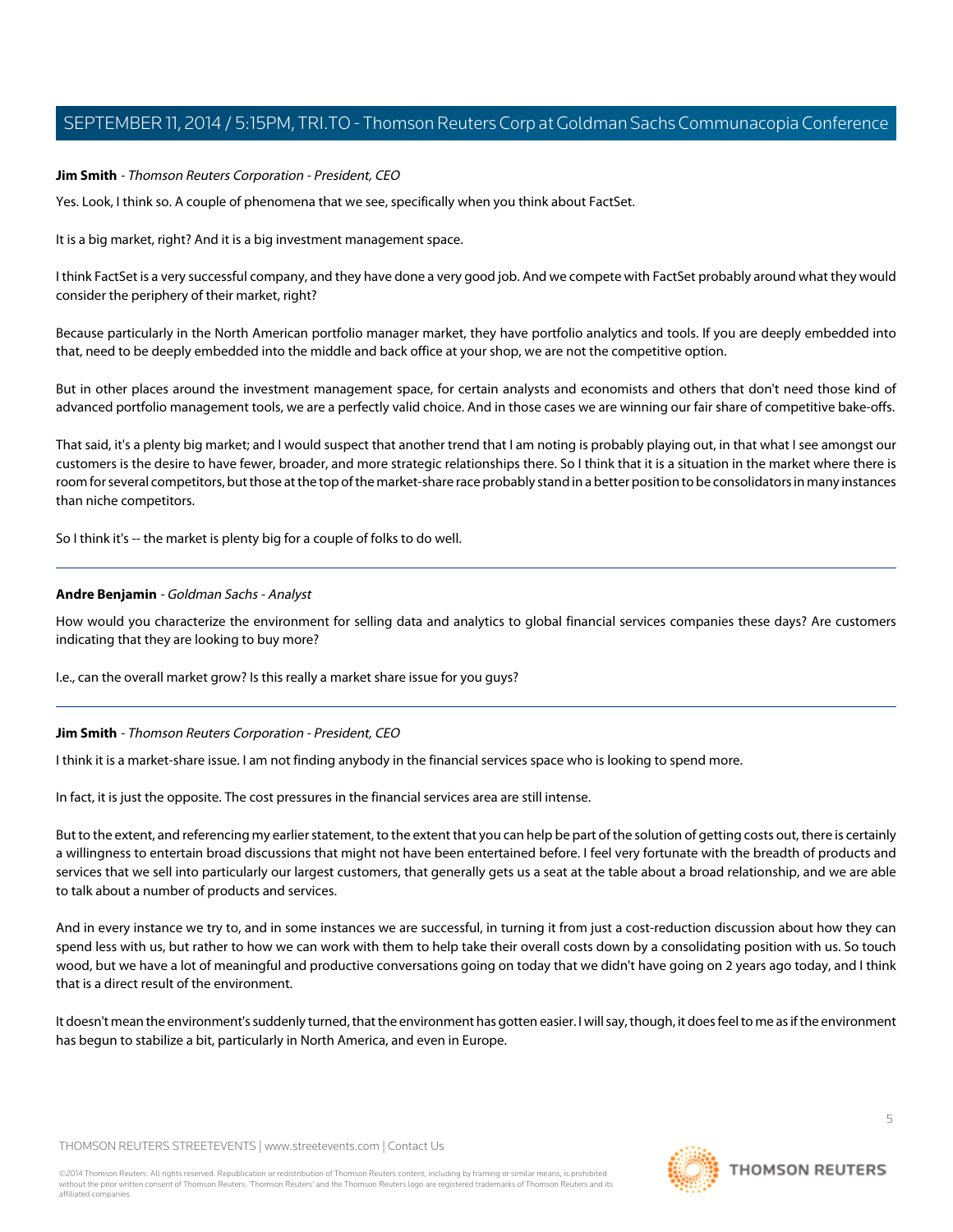We've felt the long tail of Europe stabilizing for the last couple of quarters -- last three quarters, really. Then of course as we said on the Q2 call, Q2 was the best quarter we have had in Europe for I think 3 years. So we began to see some tide turning their as well.

And we all, like everyone else in the world kind of hold our breath as to the macroeconomic picture, but again we are not as tied to the macroeconomic picture as we are -- in a direct way, in an immediate way -- the same way we are to the banking and financial services sector, which to me just feels like it is stabilizing a bit.

## **Andre Benjamin** - Goldman Sachs - Analyst

Because everyone in this room -- not everyone, but a lot of us are investors and analysts of some kind, I think, questions always gravitate back to the desktop, because that is what we all see. We all use either Eikon or Bloomberg or FactSet or something like that.

So just wondering if you can maybe provide a bit of an update on where you stand in the rollout of Eikon 4, and the number of overall desktop users. Help us put into context getting that platform rolled out; does that translate into a noticeable immediate uplift, or is it really more about driving stickiness and some type of uplift possible in the future?

## **Jim Smith** - Thomson Reuters Corporation - President, CEO

Yes, look, that is a great question. If you look at our overall \$6.5 billion financial services business, that's -- the desktop story is just a part of it really. But it is an important part of it, because it is a visible part, but it is also the viewer, in many instances, into the underlying data stack.

The Eikon rollout is going exactly to plan. It is completed on the sell side.

We have roughly -- the 100,000 desktops that we displaced were Reuters Xtra 3000s; plus another 25,000 -- 23,000 or so I guess now of new add-on sales that have come on in addition to the replacements. And more importantly, what we have seen is a dramatic increase in, most importantly, retention rates among those Eikon users, certainly versus the old Reuters Xtra 3000 product.

Now we are concentrating on getting everything moved to the buy side. In the fourth quarter of this year, we will be bringing out the first version of Eikon for the buy side, which will migrate current Thomson ONE products and functionality onto the new platform.

Next year we will bring out even greater enhanced capabilities onto that platform for the investment management community. That is important for us, because then we will be through.

Again if you look at our desktop revenue, about 60% of that revenue is in those sell-side terminals that are now 100% residing on Eikon. About another 45% of that desktop revenue will be moving over when we move to the investment management side.

And then the rest, the long tail there, is actually some wealth management terminals that are primarily highly customized to the wealth management space. And those will be taking features and functionalities that we're building and residing on the common data infrastructure. But whether or not we actually migrate those to an Eikon-branded desktop or not remains to be seen -- and probably won't; but they will benefit from the modern infrastructure and data infrastructure.

So if we are able to see on the investment management side the same kind of uptake in and uptick in retention rates that we have seen on the sell side, then that is a very meaningful event for us and a great way to position us. To me it goes hand in glove with the broader relationship that we have across the financial services industry and gives us a far more sticky component to package with the feeds business that we have, the strong risk business that we have, the pricing and reference services that we offer, the compliance risk products that we offer, all of which are growing solidly right now.

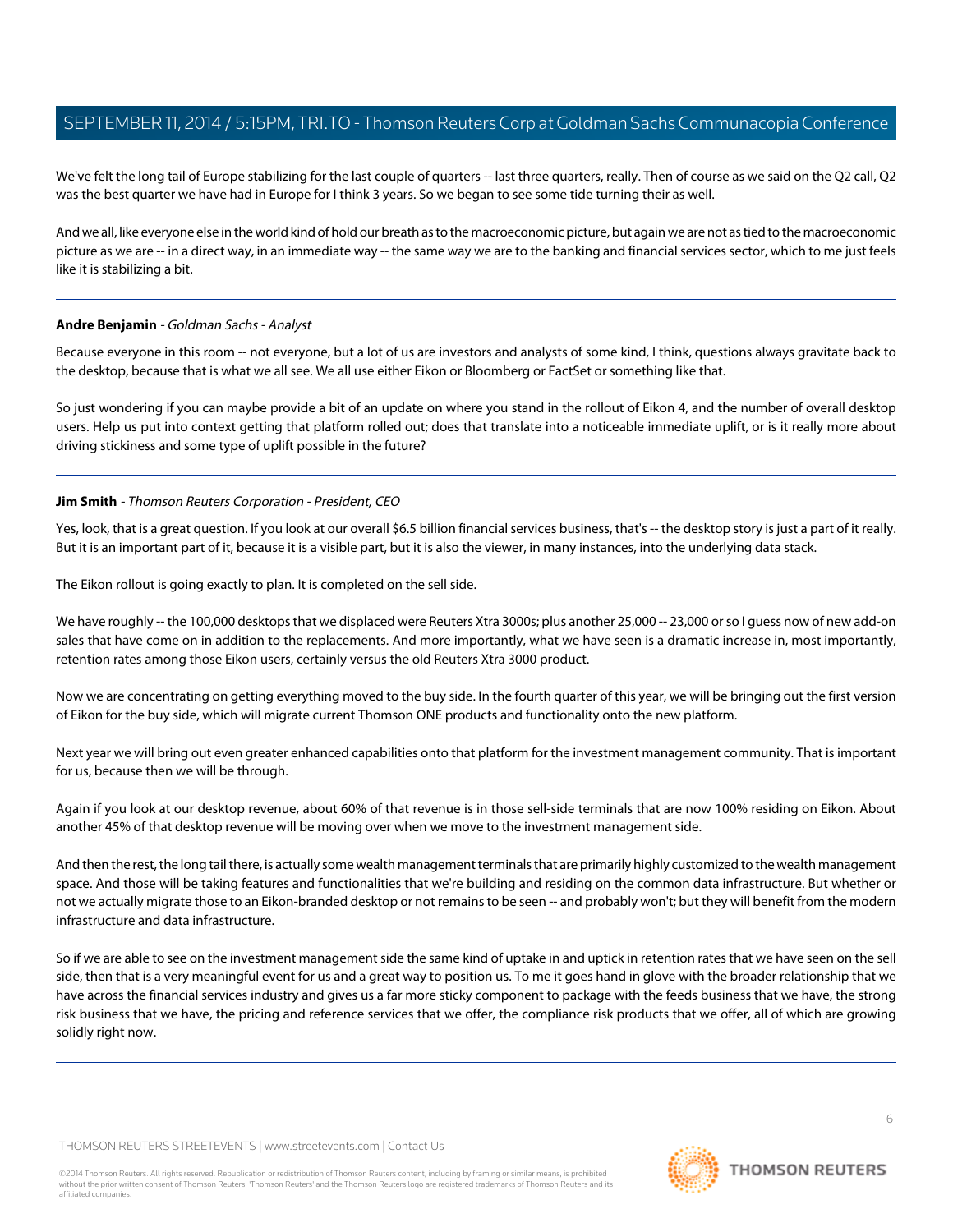## **Andre Benjamin** - Goldman Sachs - Analyst

Beyond Eikon, you sell a ton of other data and services into the financial vertical. Can you maybe talk to us a bit particularly about Elektron and the new trading platforms, how those are doing, recent trends, and how that factors into how you're thinking about overall F&R group?

## **Jim Smith** - Thomson Reuters Corporation - President, CEO

Sure. I mean, look, they are doing really well. I mean, as all trading venues, the low volatility of the first half of the year in all trading venues has been tough.

But I think you will see as we have expanded out some of the assets classes and particularly around the Tradeweb venture, that's a very important part of the story for us and a very important part of our partnership with our customer community. So that has been a historically very successful part of our business, and it is a strategically important part of our business. And I am convinced, when markets return to some kind of normalcy in terms of volatility, those will continue to be very attractive parts of the portfolio.

The feeds business, the enterprise business as we call it, has been one of the stars of the Company for some time and shows no signs of abating. In fact, it is often the leading edge of the spear to other discussions for us.

But that has been a strong grower, and we continue to add services around it like Elektron Managed Services, where increasingly we are hosting more and more of those -- more and more functions and functionality for customers. That has been a nice double-digit grower for us for the last couple of years, and I think it will continue to be so.

So it is interesting when you look at our business. We do have a world where I think we can gain some market share on the desktop side, but the desktop side won't be what drives the growth in the future, because I think the desktop side in general is no longer going to be a growth market. I don't think anyone in the room expects a massive return of new seats in the financial services industry, but certainly there is no less need for quality reference data, for up-to-the-minute regulatory solutions, and for tools that help operate more efficiently and effectively.

We are also seeing a lot of demand and are having a lot of conversations with our customers around just basic fundamental infrastructure projects that many banks are concluding they can no longer afford to do themselves or don't need to replicate multiple times. So there are a number of people who are looking for a certain industry -- industrywide utility solutions, and thinking about outsourcing some things that hithertofore would have taken on internally. So those are interesting discussions as well.

I think I am really pleased that we have the history and expertise that we have around things like instrument codes, legal entity identification codes, org ID and organization authority things. An incredibly arcane set of skills, but really important and really in demand; and that powers that enterprise business for us.

#### **Andre Benjamin** - Goldman Sachs - Analyst

In light of what you describe with the selling environment, the environment for desktops, and some of the feeds, I know the enterprise business is doing really well, how are you feeling based on what you are seeing in the marketplace around risks to the up or down side with the views you have laid out for the marketplace?

Are you, like, you are on path for what you have laid out, or seeing some incremental headwinds? Or how should investors think about that?

#### **Jim Smith** - Thomson Reuters Corporation - President, CEO

Yes, look, I was saying to someone last week: I think if you had asked me on January 1 where I would like to -- or you told me on January 1 that I would be where we are today at this point in the year, I'd have been very happy. Not that it has been easy, but I think we are in a very good place.

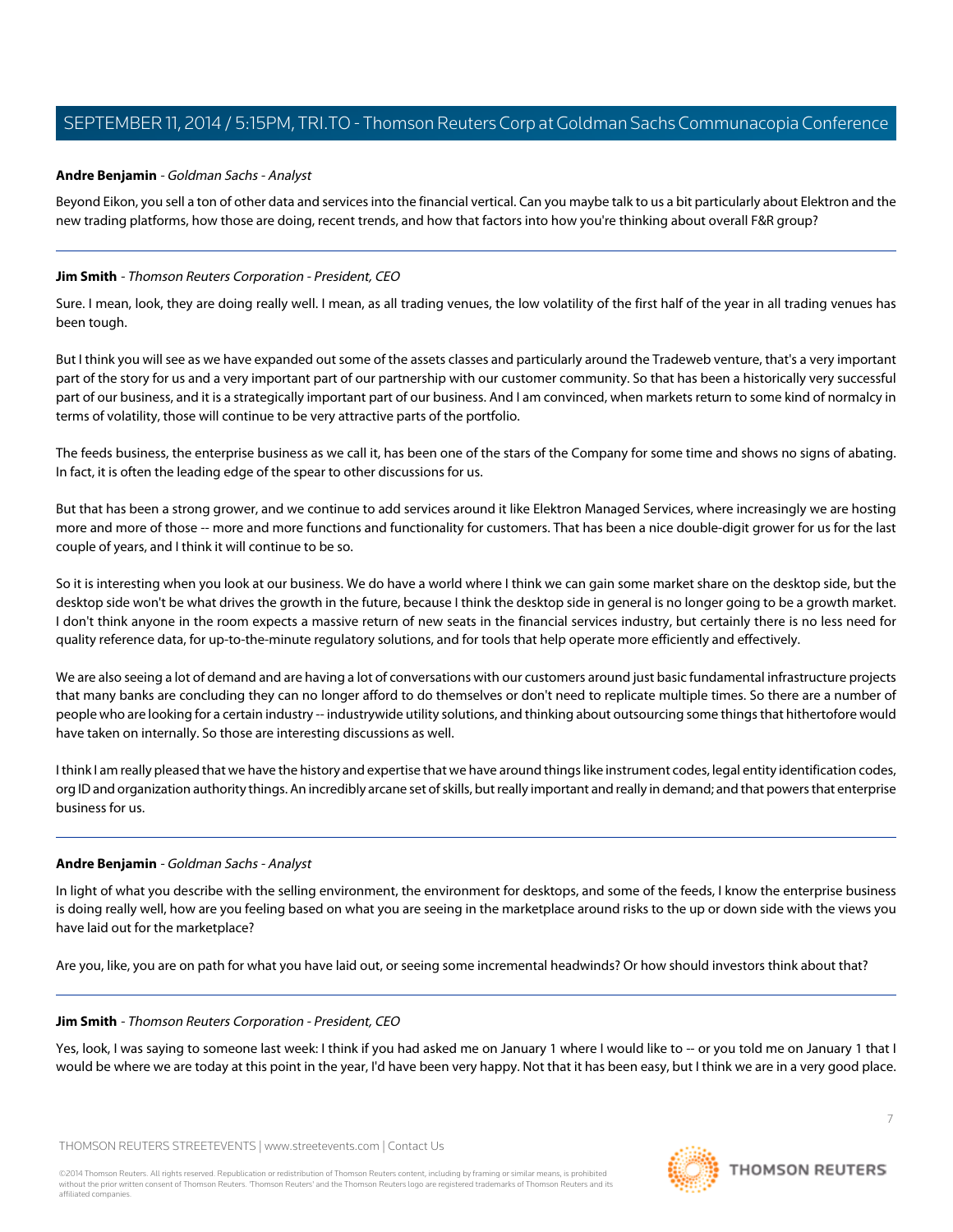I think we are exactly on track. And I think on balance there's always puts and takes. There's risks and there's surprises.

I think so far this year, with the exception of transaction volumes in this incredible era of low volatility, with that sole exceptions, the upside surprises have outweighed the downside surprises. So I guess I am pleasantly surprised by that, or I am pleased to have had things break that way.

But as far as everything that is under our control and everything we have laid out in our plans, we are just dead right on track. So it is hard to be too up or too down; it's -- we have turned the ship. It is not innings of a game, but we are in early chapters as they are forming.

We think it is a long road. We think there is a lot of opportunity out there. Early days, a lot of work to do, but I am -- we are on track. We are absolutely on track.

## **Andre Benjamin** - Goldman Sachs - Analyst

Just get a couple questions in on Legal and then check the audience to see if they have anything they would like to talk about. Legal is the second-largest business, the largest in the Professional subsegment.

Somewhat a Tale of Two Cities, as you have been very upfront about. The traditional high-margin print business has been under pressure. You've got some workflow solutions and other more innovative products that have been growing nicely for you.

Could you talk a little bit about what trends you are seeing in both of those pieces of the Legal business today, and how you expect that growth mix to translate in terms of overall growth in margins?

## **Jim Smith** - Thomson Reuters Corporation - President, CEO

Sure. I am glad you asked, because that has been such a great success story for us over the years. And I am actually pleased; I am more encouraged by our Legal business right now and where we stand than I have been in the past couple of years because I think the trends are, again, turning certainly in our favor.

First to the external market, I think we have seen some stabilization in the legal market. It is not at all a robust and roaring return to growth, and it's certainly a different place.

But if you look at the underlying fundamentals of our own Peer Monitor Index, activity in the legal sector was improved over prior year in both Q1 and Q2. And I can't remember the last time we have had two consecutive quarters of year-on-year improvement in underlying activity at law firms.

If you look at the employment picture, I think employment popped up a bit this summer in the last statistics that I had seen. So that is an encouraging underlying trend, so I am encouraged.

And when I look at what is happening in our business and I think about the -- look at the pipelines and I look at the sales traction that we have, it is encouraging. We seem to be getting back on track, particularly with Westlaw; but the new solutions part of our business is taking off very nicely.

And you are right, it is kind of a Tale of Two Cities -- or maybe it is a Tale of Three Cities, I think. there is kind of on the -- I will break the slower-growing city into two: one is a slower-growing city and one is a declining city, right?

#### **Andre Benjamin** - Goldman Sachs - Analyst

Okay.



**THOMSON REUTERS**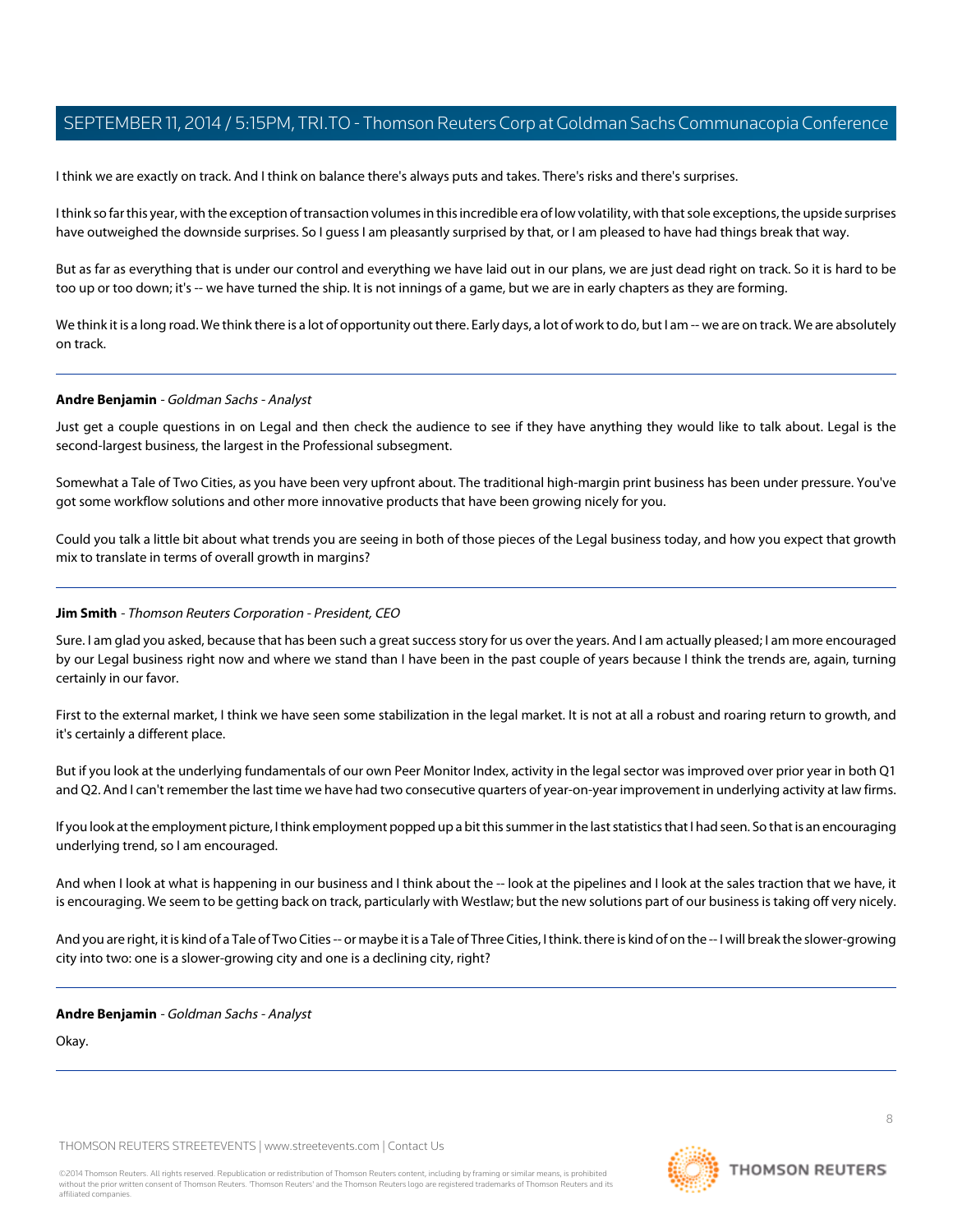#### **Jim Smith** - Thomson Reuters Corporation - President, CEO

If you look at the traditional legal research solutions that we have, we have got a core of print in the US. That is going away someday, right? It won't disappear, but it is in structural secular decline.

Fewer people -- more people are accessing information online than are buying books. There are still people out there who prefer the books, and we still sell a lot of books -- \$400 million worth of those books or so in the United States.

But they have been in decline for a while, and I think when and where they settle out it's anybody's guess. We are trying to manage that as effectively as we can.

It is highly profitable business for us, but in United States, all those print publications that are declining now -- and they declined about 6% I think for the second quarter, and that is a pretty typical rate when you get at this point in the cycle -- all that information is already available online. So in essence we are kind of double-dipping on that anyway in terms of being able to charge twice for it.

Will it go to nothing? I don't think so.

I would say the biggest collective customer on the print side for us would be the US government and also state governments, courthouses, and that sort of thing, local court houses. But that is a business that has been in secular decline, and I think will continue to decline till it reaches some kind of level; and then it will decline again.

The Westlaw business -- I mean the online legal solutions, I think those are just -- that is a cyclical period that we are living through. I do believe that business, if I look at the underlying trends, that business will get back to growth.

I don't think it will ever go back to the days that I can fondly remember when Westlaw was growing 8% organically. I don't see that. I think the world has changed and we are in a different kind of legal environment.

That used to be an environment in which we could charge -- we could sell a base subscription, we could prove increased usage, we could get nice price uplift every year. We sold ancillary products around it; we could charge for each and every one of those ancillary products. And then the law firms would just pass those product -- those charges through to their customers.

Well, that's changed. That won't happen again because, frankly, the power -- just like in the financial services industry, the power in the legal industry has moved to the buy side, right? In this case, the buy side is corporate counsel, and corporate counsel is insisting on far sharper pencils on those kinds of negotiations.

So I think that dynamic has changed, probably forever. However, we have far and away in the US the best legal research tool. The preference scores for it have never been higher.

We have had surprisingly good retention amongst customers and surprisingly good ability to stick to our rates, although we are the premium price provider in that space. And if I look at our underlying trends I do believe that that business goes back to growth. I don't think it will be the high grower.

On the positive side, you have got an increasing percentage of the business -- I think it is up to about 40% of the business now, 45% of the business -- that is growing quite nicely. That is what we call our nonjurisdictional solutions business, and it's everything from Elite, which is the leading time and billings system for large law firms; to document management systems for all law firms; to software that helps general counsels both organize their matters and the flow of their matters and also manage their relationships with outside law firms, including the billings and hours to those outside law firms; things that help court systems manage document flows. So those kinds of businesses are all going quite nicely for us.

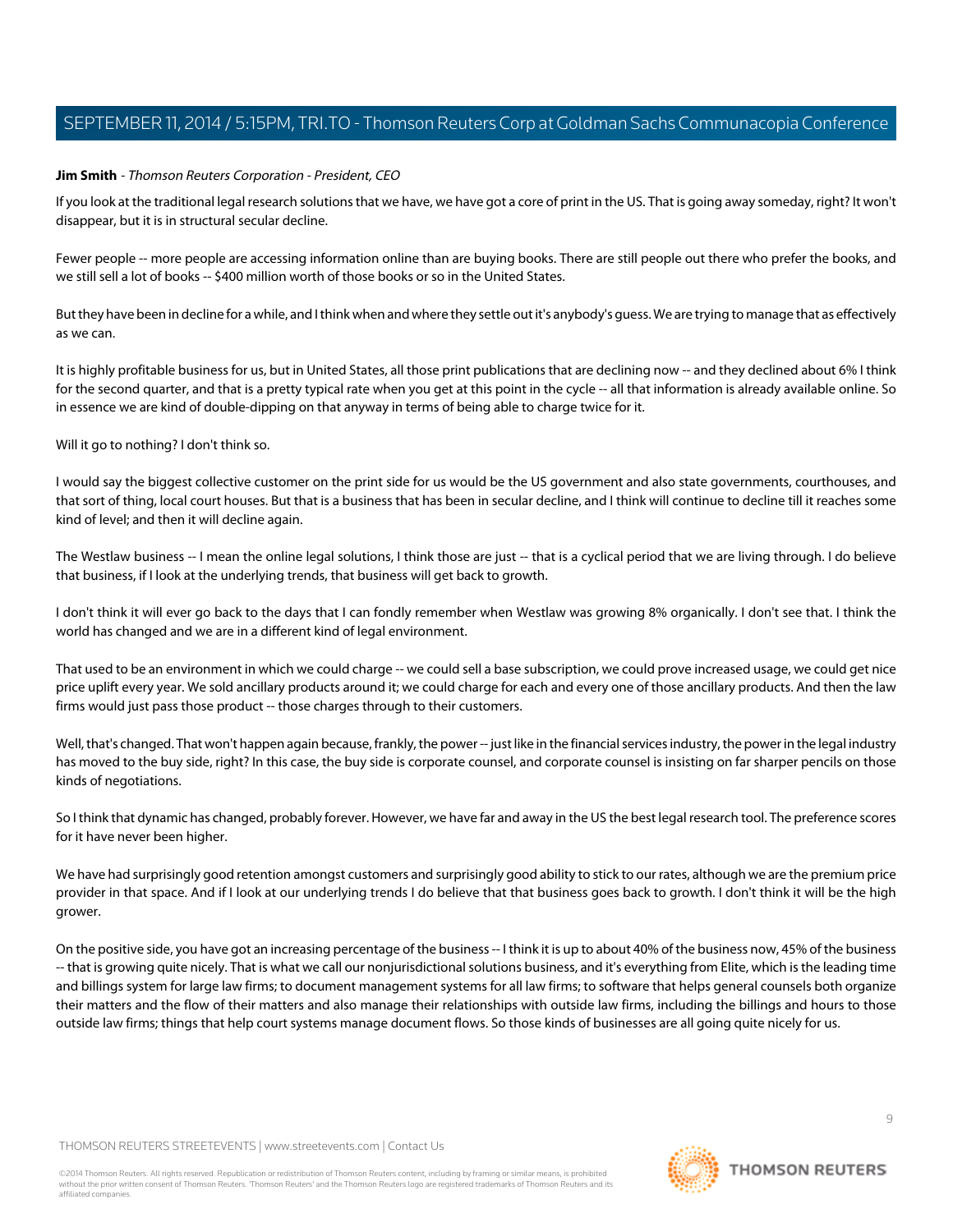Then again alongside -- and I guess it would go into the core legal research business, but it has been something that has been growing really nicely for us is this more -- we call it know-how. We made an acquisition two years ago of the Practical Law Company in the UK, and it's just practical guides and checklists that make attorneys' lives easier. Very, very practical advice on how to complete tasks.

It had a solid position in the UK, and it has continued to grow in the UK. And we're working to rapidly build that out in the United States, where they had a small position; but that is growing nicely in the US for us. Frankly, we think that a combination of PLC and Westlaw together is an unbeatable combination as far as a practice tool for lawyers.

So I am really encouraged by our Legal business. It is one of those great foundational businesses that you're thankful to have every day.

It is not immune from cycles, as are no businesses. But again, I have lived through a couple of these cycles in the Legal business and this feels like -- it doesn't feel like we are back to normal, and I am not sure that cycles move like they always did, but this feels like we are back on the uptick.

#### **Andre Benjamin** - Goldman Sachs - Analyst

I will try to squeeze one more in here on the Legal business. You mentioned the environment and the competition. From our view, Lexis is clearly the biggest one; Bloomberg is also out there, as well as a few others.

Are you seeing any changes in the competitive environment or the pricing strategies? Bundling, anything of note in terms of the competitive environment for the Legal business?

#### **Jim Smith** - Thomson Reuters Corporation - President, CEO

No. Not really. I think that is a competitive environment that has been well established. And Westlaw versus Lexis, that is a long, historic battle that has been hammered out over time.

And Bloomberg has a new entrant, is there. We have not seen any direct impact on our Legal business from any of the Bloomberg entries.

I think many of you will have read the same third-party research that indicates that that is probably a greater threat to Lexis as a second choice, if people would go from three to two.

But we certainly don't take any competitor or any competitive initiative lightly. We just haven't seen a change in that dynamic, and we haven't seen a change in pricing offer, competitive moves, really since we launched WestlawNext. And we did have some price reaction to that with Westlaw -- in reaction to the superior product; but we haven't seen anything for several years now.

#### **Andre Benjamin** - Goldman Sachs - Analyst

Got it. Well, I definitely have more but I wanted to give a few minutes for the audience, if there are any. Microphone. Anyone out there?

Bashful crowd. I will keep going. I guess we'll just take a fast-forward if you can, try to take out your crystal ball, which I am sure yours is perfect.

**Jim Smith** - Thomson Reuters Corporation - President, CEO Yes, of course.

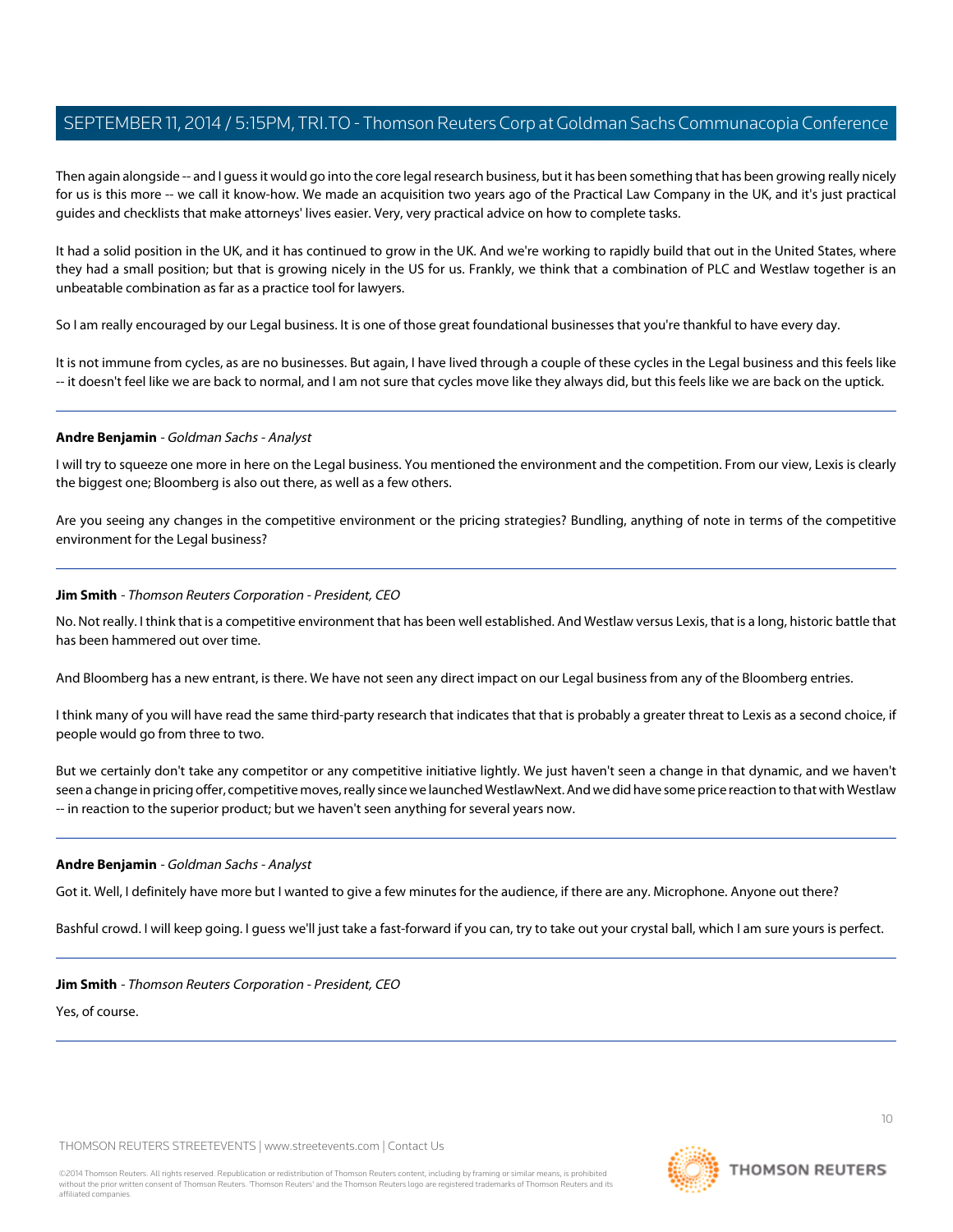## **Andre Benjamin** - Goldman Sachs - Analyst

As we move forward, the Legal business continues to change its mix. We turn F&R around. Do you envision a time where Thomson becomes a mid to high single-digit top-line grower similar to some of your competitors? Or should we think of the business more like a low to mid single-digit steady capital allocator type of business?

## **Jim Smith** - Thomson Reuters Corporation - President, CEO

I definitely think we are a mid single-digit growth company, and I don't think -- we won't get there over the next 2 years, right? We have got -- there are some structural changes there. When you have the desktop business and financial services and you have the core legal research and print business as headwinds, I think in the near term, getting to mid single-digits is going to be challenging for the portfolio as a whole.

The good news is in the near term we do have the ability to be that effective capital machine, effective capital allocator, the ability to drive the bottom line by continuing to take costs out of the business as we build that platform to support future growth. But if you look at the change of our portfolio, about half of our business is flat and about half of our business is growing 6% to 6%-plus in some of those businesses.

Just the gravity and rate of change of those portfolio mixes should give us a bit of a lift over the next couple of years. And then I think we have identified a number of growth initiatives that we believe can power us into that mid single-digit organic growth territory and then, at the same time, allow us to do that even more profitably because we are going to be on more scalable platforms when we are delivering it.

So I think we are a -- I think we have a lot of things in our control in the near term, and I think those things are all right on track. And we have a lot of optimism about our ability to build out a more robust growth platform for the future.

#### **Andre Benjamin** - Goldman Sachs - Analyst

End on a question, what you started to allude to is capital allocation. Any updated thoughts?

I know you made a bit of a splash a few quarters ago by committing yourself to be a little bit more aggressive in terms of returning cash via stock buybacks and setting some leverage goals. I don't know; any updates you would like to provide to the market on how you were thinking about that and how we should expect that to evolve in the coming year?

#### **Jim Smith** - Thomson Reuters Corporation - President, CEO

No. Our thinking hasn't changed at all. If anything, I've just certainly become more convinced that it is the right path at this moment for a whole number of reasons.

One, as we are trying to take complexity out of the organization, we had to slow down the pace of acquisitions; and there are about 100 reasons that makes sense for us right now. But also when we look across our Company and we look at our options, we are very fortunate to have a Company that is very cash generative.

We have a commitment to the dividend and have always had a committed to the dividend. We have had 21 consecutive years of dividend increases. I would be loath to not be -- to break that in year 22.

That said, we have always thought that we'd -- and always felt most comfortable, I guess, with a payout ratio that was in the 40% to 50% range of our free cash flow. We are above that now. We would like to work our way back into that.

And of course there are a couple of ways that we can do that. And one is to keep increasing our free cash flow.